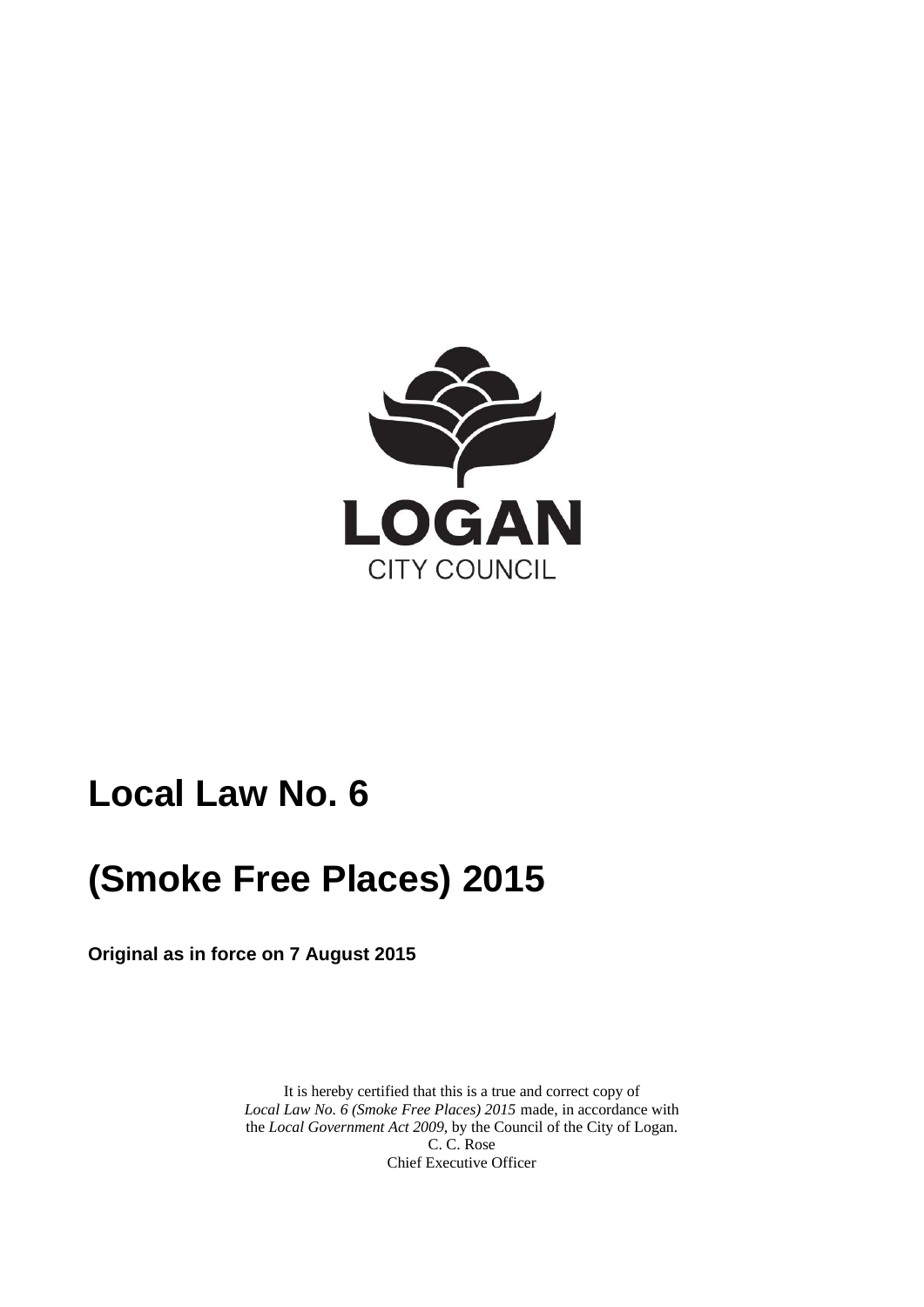

## **Local Law No. 6** (Smoke Free Places) 2015

### Contents

### Page

| Part 1          |                |  |  |
|-----------------|----------------|--|--|
|                 | 1              |  |  |
|                 | 2              |  |  |
|                 | 3              |  |  |
|                 | 4              |  |  |
| Part 2          |                |  |  |
|                 | 5              |  |  |
|                 | 6              |  |  |
|                 | $\overline{7}$ |  |  |
| Part 3          |                |  |  |
|                 | 8              |  |  |
| Part 4          |                |  |  |
|                 | 9              |  |  |
| <b>Schedule</b> |                |  |  |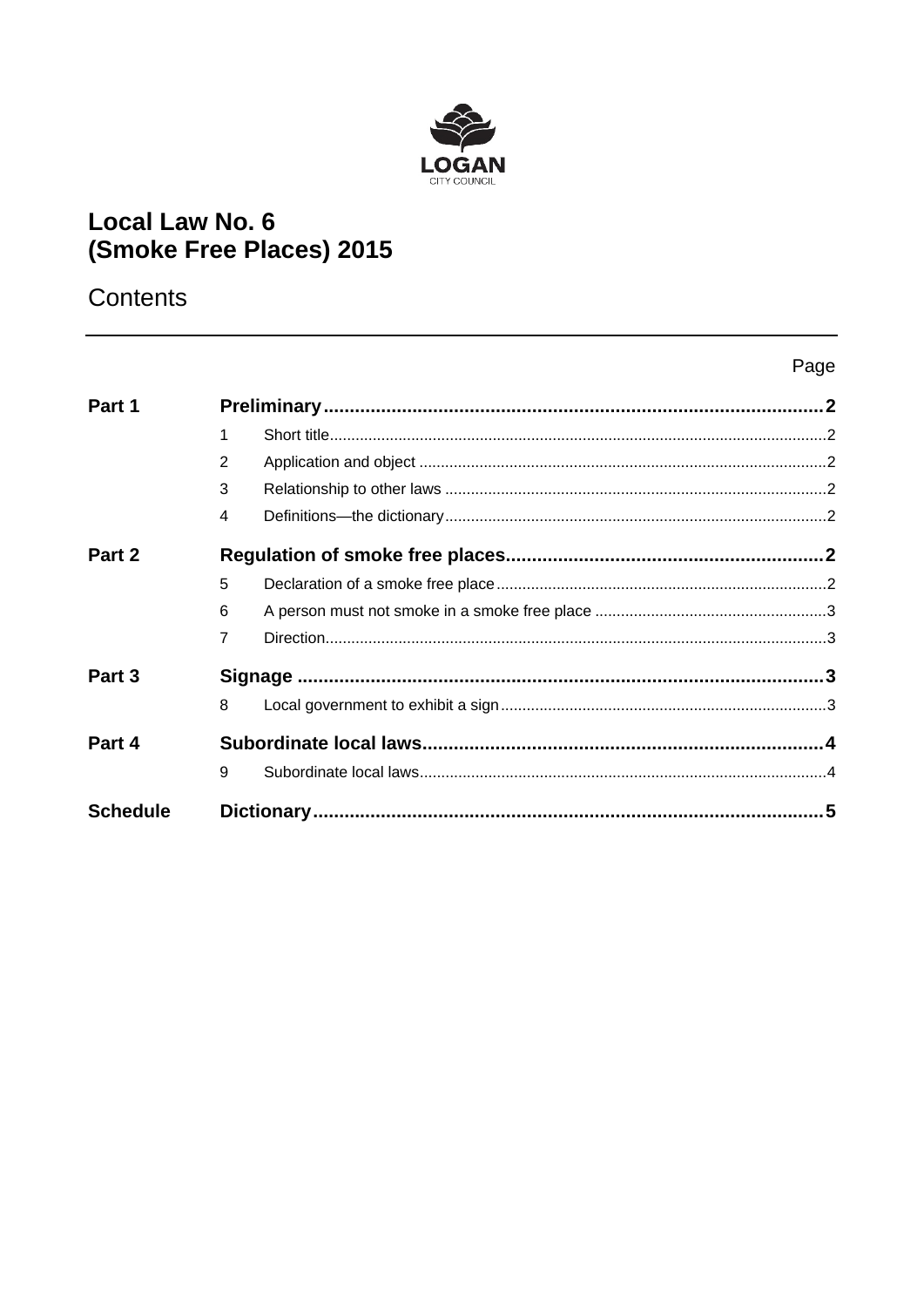### <span id="page-2-0"></span>**Logan City Council Local Law No. 6 (Smoke Free Places) 2015**

### **Part 1** Preliminary

#### **1 Short title**

This local law may be cited as *Local Law No. 6 (Smoke Free Places) 2015*.

#### **2 Application and object**

- (1) This local law and any subordinate local law made under this local law apply to the whole of the Logan City Council local government area.
- (2) The object of this local law is to regulate smoking in a smoke free place to promote a healthy environment and enhance the general amenity and appearance of the local government area through—
	- (a) establishing smoke free places; and
	- (b) specifying a penalty for offences in respect of smoking in a smoke free place.

#### **3 Relationship to other laws**

This local law is made pursuant to the *Tobacco and Other Smoking Products Act 1998*.

#### **4 Definitions—the dictionary**

The dictionary in the Schedule (Dictionary) defines particular words used in this local law.

### **Part 2 Regulation of smoke free places**

#### **5 Declaration of a smoke free place**

- (1) The local government may, by a subordinate local law—
	- (a) declare the whole or part of an outdoor pedestrian mall or a public transport waiting point to be a smoke free place; or
	- (b) change the boundaries of a smoke free place; or
	- (c) revoke the declaration of a smoke free place.
- (2) The boundaries of a smoke free place must be defined in the subordinate local law.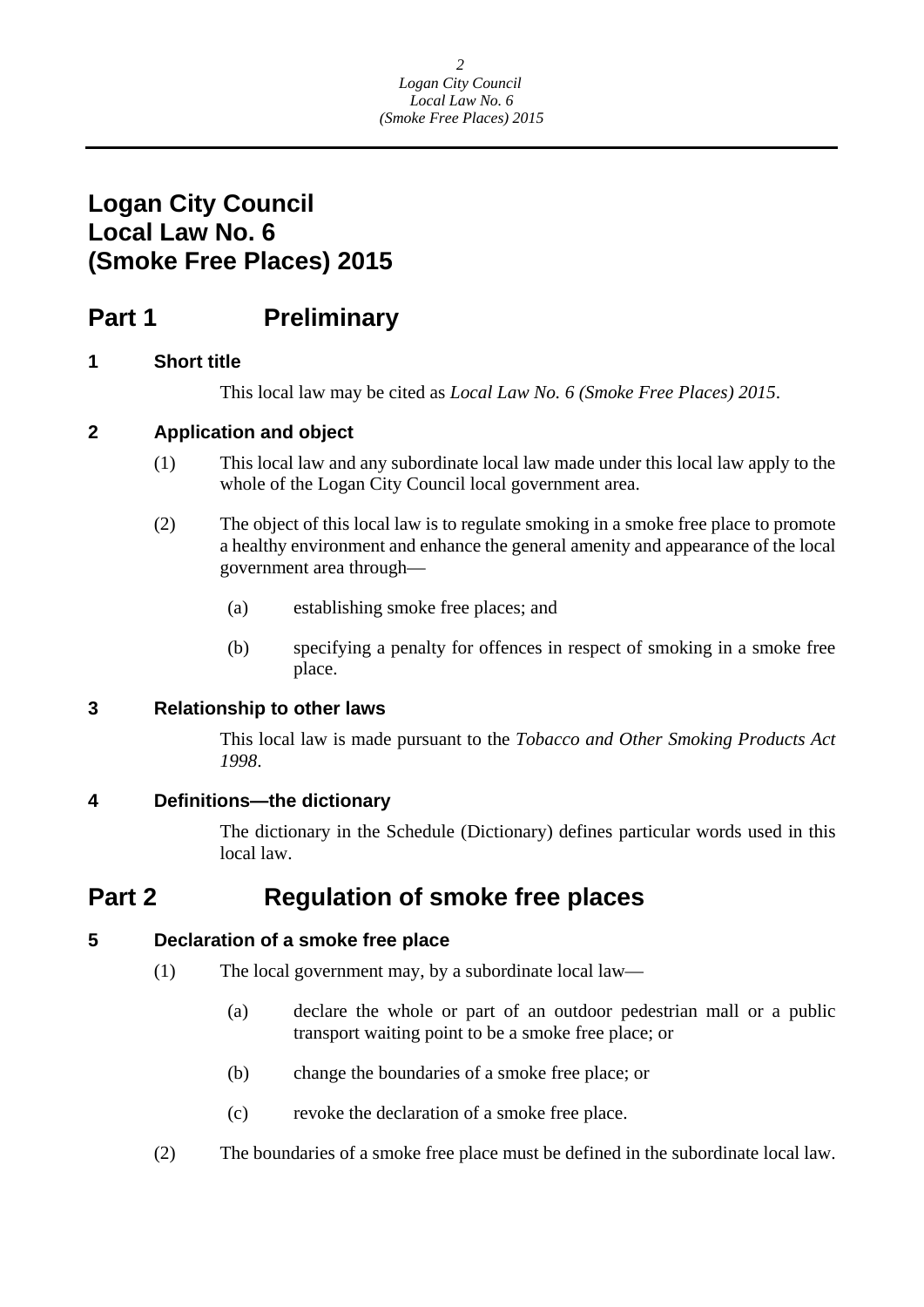#### <span id="page-3-0"></span>**6 A person must not smoke in a smoke free place**

A person must not smoke in a smoke free place.

Maximum penalty—20 penalty units.

#### **7 Direction**

(1) A person must comply with an oral direction not to contravene section 6 given by an authorised person.

Maximum penalty—20 penalty units.

(2) The giving of a direction in section 7(1) (Direction) does not prevent an authorised person from taking any other action under this local law or any other applicable  $\bar{1}$ aw.<sup>1</sup>

### **Part 3 Signage**

#### **8 Local government to exhibit a sign**

- (1) The local government must exhibit a no smoking sign at the entrance of a smoke free place if the local government makes a subordinate local law pursuant to section 5 (Declaration of a smoke free place).
- (2) However, section 8(1) (Local government to exhibit a sign) of this local law does not apply if the local government determines by resolution that a sign should not be exhibited in accordance with section 8(1) (Local government to exhibit a sign) of this local law.

*Example—* 

 $\overline{a}$ 

The local government may determine not to erect a sign if the local government is of the opinion that—

- the sign would cause a visual nuisance;
- the sign would encourage vandalism; or
- the sign would not be cost effective; or
- the smoke free place does not have a designated entrance.
- (3) It is not material to the commission of an offence under sections 6 (A person must not smoke in a smoke free place) or 7 (Direction) that a person was not aware of the sign in subsection (1) or whether the sign had been removed or defaced.

<sup>1</sup> For example the *Environmental Protection Act* section 440D provides the general offence of littering which would apply to the disposal of cigarette butts.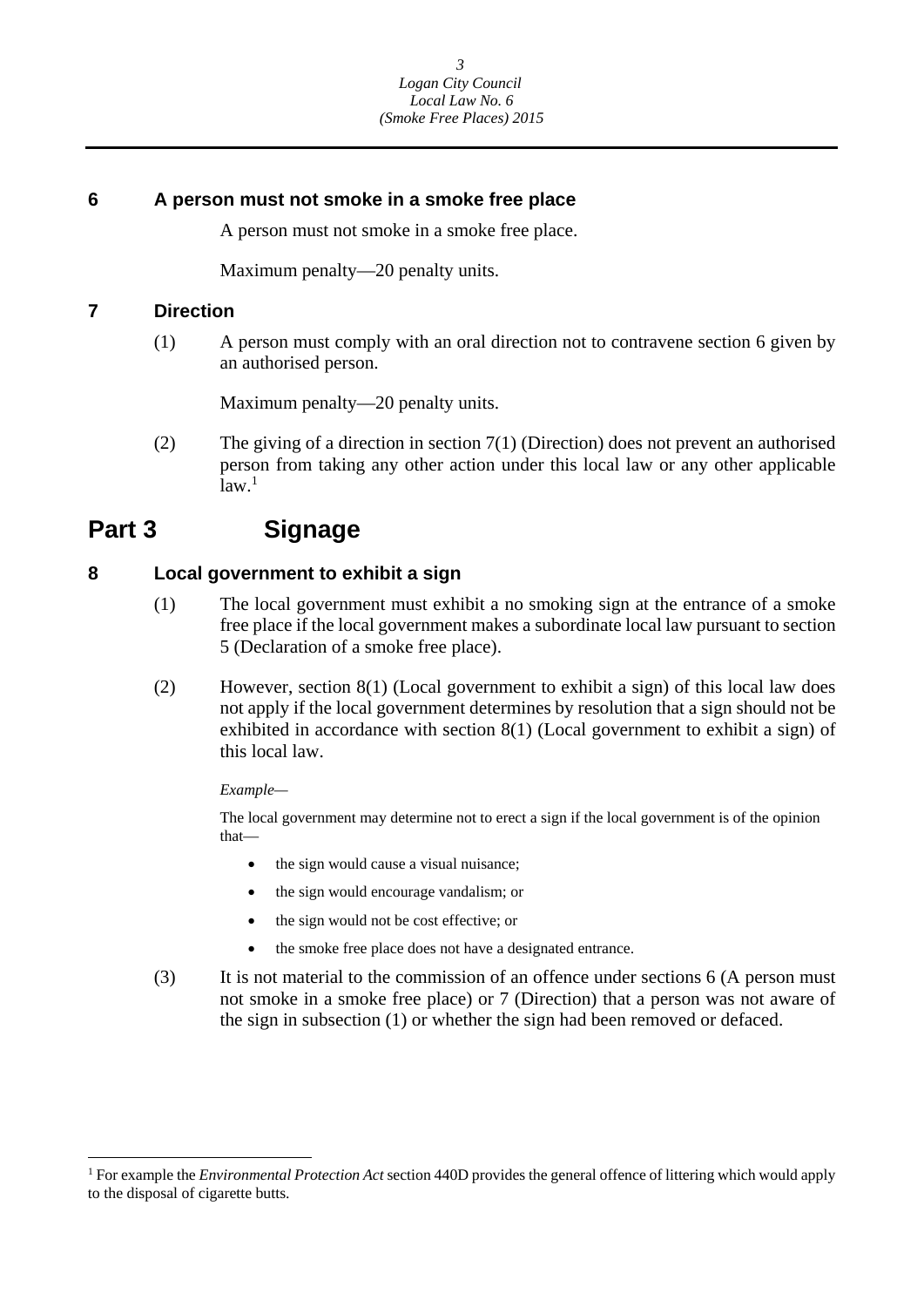### <span id="page-4-0"></span>**Part 4 Subordinate local laws**

#### **9 Subordinate local laws**

The local government may in a subordinate local law—

- (a) declare a smoke free place pursuant to section 5 (Declaration of a smoke free place); and
- (b) specify a sign to be a no smoking sign pursuant to the Schedule (Dictionary) of this local law.